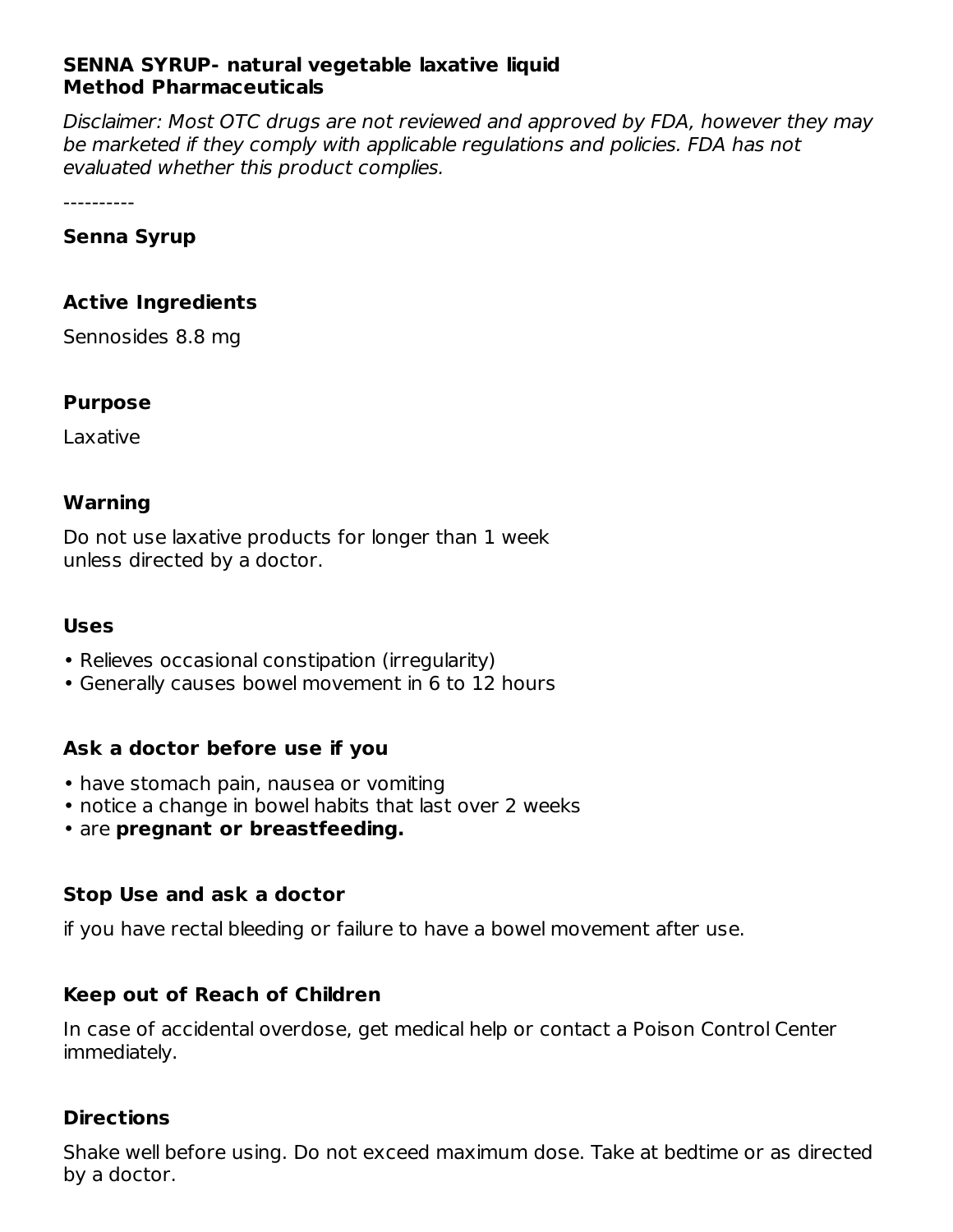**Store** at controlled room temperature 20-25°C(68-77°F). Excursions permitted 15-30° (59-86°F).

**Tamper Evident**: Do not use if foil seal over bottle opening is torn, broken or missing.

## **Inactive Ingredients**

Chocolate flavor, methylparaben, propylene glycol, proylparaben, purified water and sucrose

#### **Dosage**

| <u>Age</u>                                | <b>Usual Dose</b>                                          | <b>Maximum Dose</b>     |
|-------------------------------------------|------------------------------------------------------------|-------------------------|
| Adults and Children 12 years and<br>older | 2-3 teaspoons once a day                                   | 3 teaspoons twice a day |
| 6-12 years                                | 1 to 1 1/2 teaspoons once a 1 1/2 teaspoons twice a<br>day | day                     |
| 2-6 years                                 | 1/2 to 3/4 teaspoon once a 3/4 teaspoons twice a<br>day    | day                     |
| under 2 years                             | Consult a doctor                                           |                         |

## **Senna Syrup**

Manufactured for : Method Pharmaceuticals, LLC 419 Bank St Ste 100 Southlake, TX 76092

## Rev 01.0721

|                         | <b>Drug Facts</b>                                                                                                                                                                                                                                                                               | <b>Drug Facts (continued)</b>                                                                                                                                                                                                               |                                      |                                |         |                                  |
|-------------------------|-------------------------------------------------------------------------------------------------------------------------------------------------------------------------------------------------------------------------------------------------------------------------------------------------|---------------------------------------------------------------------------------------------------------------------------------------------------------------------------------------------------------------------------------------------|--------------------------------------|--------------------------------|---------|----------------------------------|
| Method                  | <b>Active Ingredient</b>                                                                                                                                                                                                                                                                        | Age                                                                                                                                                                                                                                         | <b>Usual Dose</b>                    | <b>Maximum Dose</b>            |         |                                  |
| NDC 58657-518-08        | (per 5 mL teaspoon) Purpose<br>Sennosides 8.8 mgLaxatives                                                                                                                                                                                                                                       | Adults and<br>children 12                                                                                                                                                                                                                   | 2-3 teaspoons<br>once a day          | 3 teaspoons<br>twice a day     |         |                                  |
|                         | <b>Uses</b><br>· Relieves occasional constipation (irregularity)<br>· Generally causes bowel movement in 6 to 12 hours                                                                                                                                                                          | vears and older<br>6 to 12 years                                                                                                                                                                                                            | 1 to 1 1/2<br>teaspoons              | 1 1/2 teaspoons<br>twice a day | Date    | 0.875" x 1.125"<br>/ARNISHED ARI |
| Senna Syrup             | Warnings                                                                                                                                                                                                                                                                                        |                                                                                                                                                                                                                                             | once a day                           |                                | Lot/Exp |                                  |
| Natural Vegetable       | Do not use laxative products for longer than 1 week<br>unless directed by a doctor.<br>Ask a doctor before use if you                                                                                                                                                                           | 2 to 6 years                                                                                                                                                                                                                                | 1/2 to 3/4<br>teaspoon<br>once a day | 3/4 teaspoon<br>once a day     |         |                                  |
|                         |                                                                                                                                                                                                                                                                                                 | Under 2 years                                                                                                                                                                                                                               | Consult a doctor                     |                                |         |                                  |
| Laxative<br>8.8 mg/5 mL | · have stomach pain, nausea or vomiting<br>· notice a change in bowel habits that last over 2 weeks<br>• are pregnant or breastfeeding.<br>Stop use and ask a doctor if you have rectal<br>bleeding or failure to have a bowel movement after use.<br>Keep out of reach of children. In case of | <b>Other Information</b><br>Store at controlled room temperature 20-25°C<br>(68-77°F). Excursions permitted 15-30° (59-86°F).<br>Tamper Evident: Do not use if foil seal over bottle<br>opening is torn, broken or missing.                 |                                      |                                |         | $\Rightarrow$                    |
| Alcohol Free . Dye Free | accidental overdose, get medical help or contact a<br>Poison Control Center immediately.<br><b>Directions</b>                                                                                                                                                                                   | <b>Inactive Ingredients</b><br>Chocolate flavor, methylparaben, propylene glycol,<br>proylparaben, purified water and sucrose<br>Manufactured for:<br>Method Pharmaceuticals, LLC<br>419 Bank St Ste 100 Southlake, TX 76092<br>Rev 01.0721 |                                      |                                |         |                                  |
| 8 fl. oz (237 mL)       | Shake well before using. Do not exceed maximum<br>dose. Take at bedtime or as directed by a doctor.                                                                                                                                                                                             |                                                                                                                                                                                                                                             |                                      |                                |         |                                  |